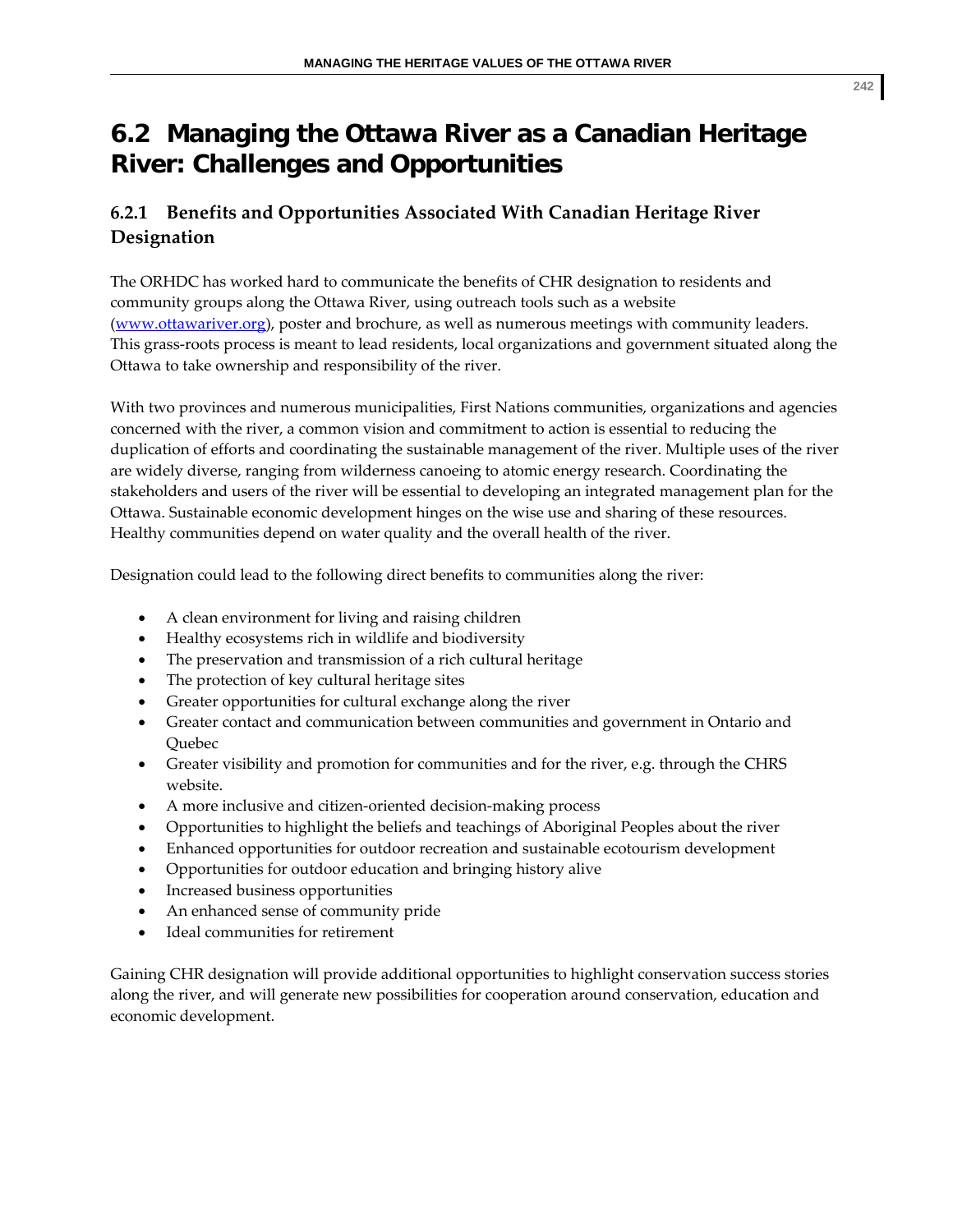# **6.2.2 Potential Challenges in Managing the Ottawa River as a Canadian Heritage River**

For the most part, the Ottawa River is a managed river. The numerous agencies and private corporations that own and manage the reservoirs and generating stations of the Ottawa River are coordinated through the Ottawa River Regulation Planning Board (ORRPB).

CHR designation provides an opportunity for residents and organizations of the provinces of Quebec and Ontario to generate an integrated management plan for the river, further coordinating the river's management along the themes of preserving ecosystems, species at risk, and cultural heritage, as well as sustainable community economic and ecotourism development. Community support for the initiative has been extremely positive, pointing to a willingness and a desire to manage the Ottawa River sustainably, and to honour its heritage through CHR status. This support will form the basis for management of the Ottawa River as a CHR.

In managing the Ottawa River as a CHR, certain challenges can be anticipated, the greatest of which may be negotiating the complexity of jurisdictions over the river. The Federal Department of Fisheries and Oceans has authority over fisheries habitat and waterway navigation. Federal jurisdiction over the river dates back to the Ottawa River Act of 1870:

The navigation of the River Ottawa, as well by vessels and boats as by rafts and cribs of timber or *logs, is hereby declared to be subject to the exclusive legislative authority of the parliament of Canada, and all canals or other cuttings for facilitating such navigation, and all dams, slides, piers, borns, embankments, and other works of what kind or nature soever in the channel or waters of the* said River, ... shall be held to be works for the general advantage of Canada, and ... shall be subject *to the exclusive legislative authority of the Parliament of Canada …* 

Conservation Authorities in Ontario have some of the mechanisms necessary to protect the river for small sections of the watershed within Ontario. Quebec and Ontario provincial governments have various responsibilities including water level regulation, water quality monitoring, parks, sustainable forestry management and power generation. Dozens of municipalities and several First Nations communities have river-related responsibilities and a stake in the river's development. In addition to this complex jurisdiction, there are significant legal and linguistic differences between the Ontario and Quebec governments; hence communication will be an important factor in managing the river.

The number and scope of different stakeholders along the river means that any proposed development of the river will have to take into account potentially conflicting uses and divergent priorities. The Ottawa River plays many important roles: supporting species at risk, biodiversity, rich ecosystems, ecotourism, fishing, swimming, boating, hydroelectric power generation and nuclear power generation. These uses require careful planning to be compatible.

# **Conflicting Use For Water Resources**

The impacts of one usage of water resources often affects the quality of the resource itself, thus diminishing the capacity for other stakeholders to benefit from the same resource. Canadian Heritage River status may provide a mechanism by which stakeholders can negotiate potential resource-use conflicts with one another. In a report entitled "Portrait environnemental de la région de l'Outaouais," the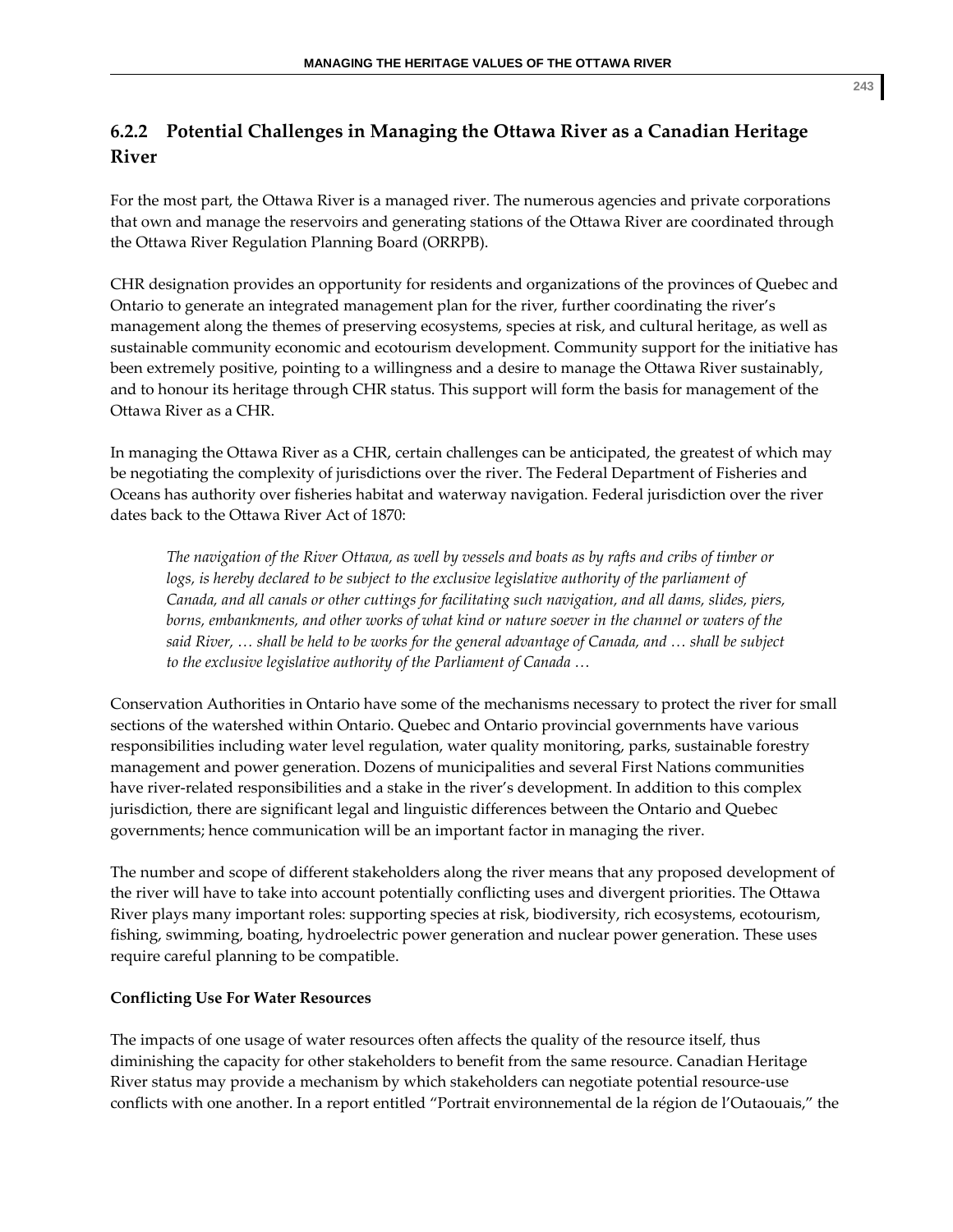Conseil régional de l'environnement et du développement durable de l'Outaouais (CREDDO) put forth several examples of conflicts related to water use in the Outaouais region and described the resolutions of these conflicts:

### **Conflicting Uses for Water Resources in the Outaouais Region**

A spring‐water bottling project initiated by Aquaterra Labrador was abandoned due to citizen pressure in the late 1990s. An environmental impact assessment had not been conducted, but was mandated for similar projects in 2002 under the *Réglement sur le captage des eaux souterraines*.

In Aylmer, the development of a golf course without authorization of the proper authorities and without conducting an environmental impact assessment sparked controversy in 1999. The enormous quantities of water used daily by golf courses may have caused over 25 wells in the municipality to dry up. Furthermore, the pesticides and herbicides used in large quantities can affect the quality of nearby water.

Gatineau City's water intake source is contaminated by waste effluents downstream from Aylmer. Containment cells and other mitigation measures are under development (CREDDO 19).

The above examples of resource‐use conflicts in the Outaouais region illustrate two key challenges related to water management. First, there appears to be a lack of general knowledge about the likely environmental impacts of resource‐use activities. Second, the responsibilities of various actors are not clear.

#### **Managing the Natural Heritage of the Ottawa River**

Several existing efforts to conserve the health of the Ottawa River's natural systems have been described in Chapter 3.8: Conservation Along the Ottawa River. These efforts respond to specific conservation needs along the river. To preserve the precious resource of the Ottawa River for future generations, challenges in conservation management will need to continue to be addressed. An integrated heritage strategy for the Ottawa River, facilitated through the CHRS process, would provide a framework through which stakeholders can respond effectively to many of these challenges.

#### *Loss of habitat*

Settlement and urban development have had a dramatic impact on the landscape and the wildlife, particularly along the southern stretches of the Ottawa River. Clearing the land meant that entire forests were cut down, wetlands filled, river flows altered, and creeks dried. Species respond to habitat loss in one of three ways: through emigration, adaptation, or population decline. Some species can respond to habitat loss by emigrating to a new area in which conditions are similar to those of their original habitat. A few species can adapt to their changed environment, becoming what we often call "urban wildlife." In many cases, a loss of habitat causes indigenous wildlife populations to fall dramatically, sometimes irreversibly. The population decline of one species can have important ramifications for other species in its ecosystem.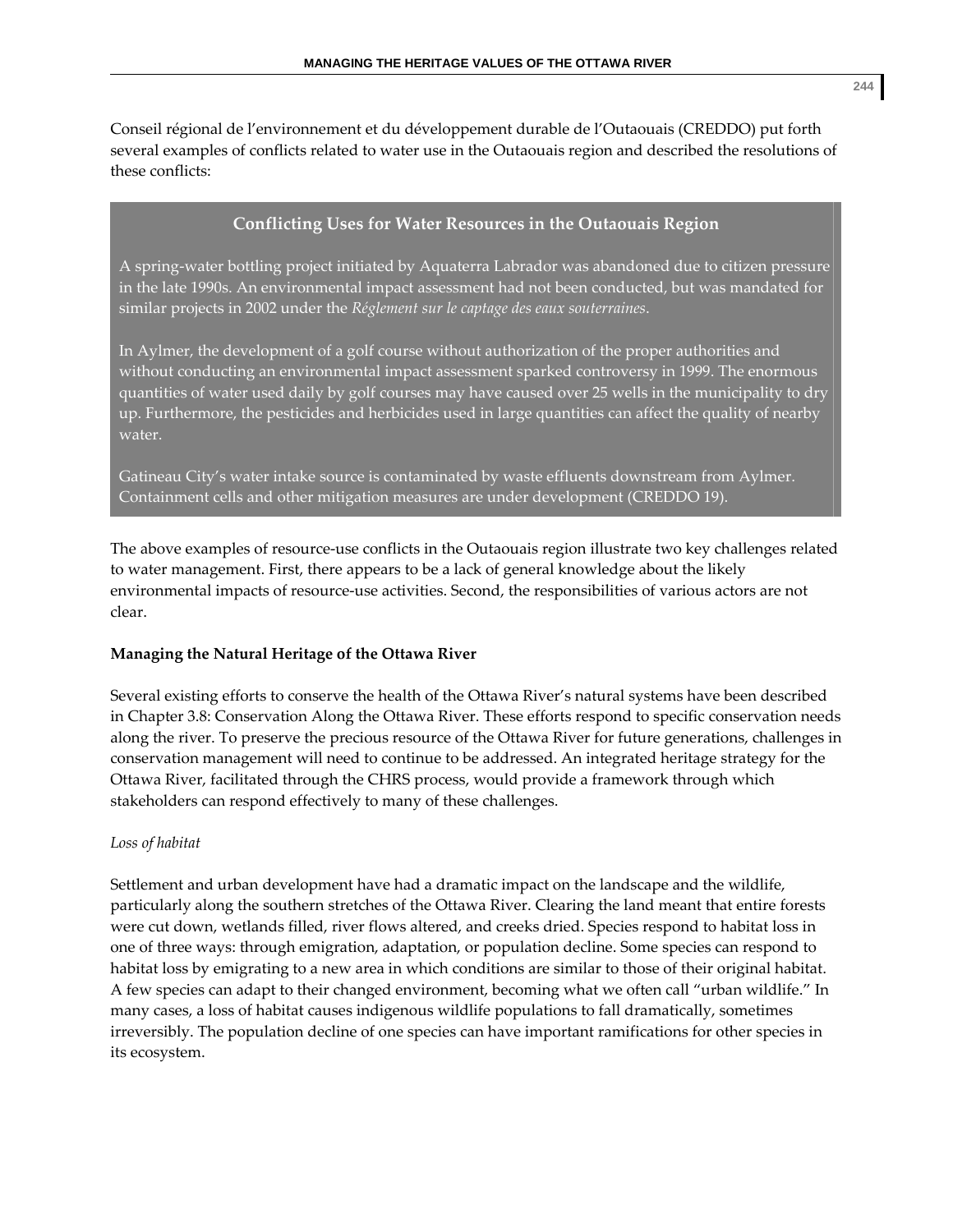#### *Wildlife Diversity Decline*

The diversity and distribution of fish and wildlife species have been affected by development of the Ottawa River. In particular, hydroelectric dams have blocked migratory species such as the shad and eels, so that these species are today either very low in numbers or absent from the river (Haxton and Chubbuck 3).

Changes due to hydroelectric development have had other impacts on wildlife habitat. The loss of historic mud flats and the creation on new habitat has affected shorebird populations. Flooding has created wetlands for others such as waterfowl. Waterfowl nesting is common on floodplain wetlands within or next to the river (Haxton and Chubbuck 4).

Even before the hydroelectric era on the Ottawa, bird species and populations were greatly affected by human development. Species such as raptors (e.g. Breeding Golden Eagles) and migrating waterfowl were decreasing in number and variety by 1889 as a result of hunting (Haxton and Chubbuck 4).

#### *Ecological Effects of Dams*

Urbanisation and the increasing need for electricity resulted in the creation of reservoirs for hydroelectric production along the northern stretch of the river. Dams impact significantly on local wildlife. They alter the natural flow of the river and result in the flooding of large forested areas in a short period of time. This process has altered, reduced or destroyed the habitat of many plant and animal species.

When fish migration is blocked by a concrete wall, species such as the American shad can no longer reach their colder water spawning sites upriver. Management of the dams and water pumps often does not consider the biological clock of flora and fauna. Riverine organisms are adapted to seasonal flooding, often occurring in the spring. Fluctuations in water level may kill certain organisms, or delay their reproduction. Changes in the current may have driven certain species out of their habitat. Changes in the current and force of the water can cause increased erosion of the banks, further altering habitat. Siltation occurring upstream of dams can change the water quality and temperature in the lake‐like environment above the dams.

#### *Reduced Water Quality*

The water quality in the Ottawa River is considered much better than it was thirty years ago. This is primarily due to regulations on industrial effluents and the decline of the log drives along the river (Haxton and Chubbuck 3). Despite this, water quality remains a concern. Contaminant sources of groundwater in urban areas include industrial sites, gas stations, garbage dumps, snow‐disposal dumps, and dry cleaning facilities. Municipal waste‐disposal sites in Carp, Gloucester, and Aylmer have leaked, contaminating aquifers. In rural areas, livestock wastes, pesticides, and fertilizers have polluted groundwater (Geoscape Canada: "Ottawa – Land Use").

Forests and wetlands, two rich habitats with productive soils, are increasingly under pressure near urban areas. This has affected both terrestrial wildlife and the river's ecosystem health. Agricultural runoff carries sediment and chemical products. Pesticides and fertilizers join with soil particles and are carried to the river through the watershed or by wind. Without the tall and/or rooted vegetation associated with wetlands to retain particles, pollutants may more easily enter bodies of water. As a result, persistent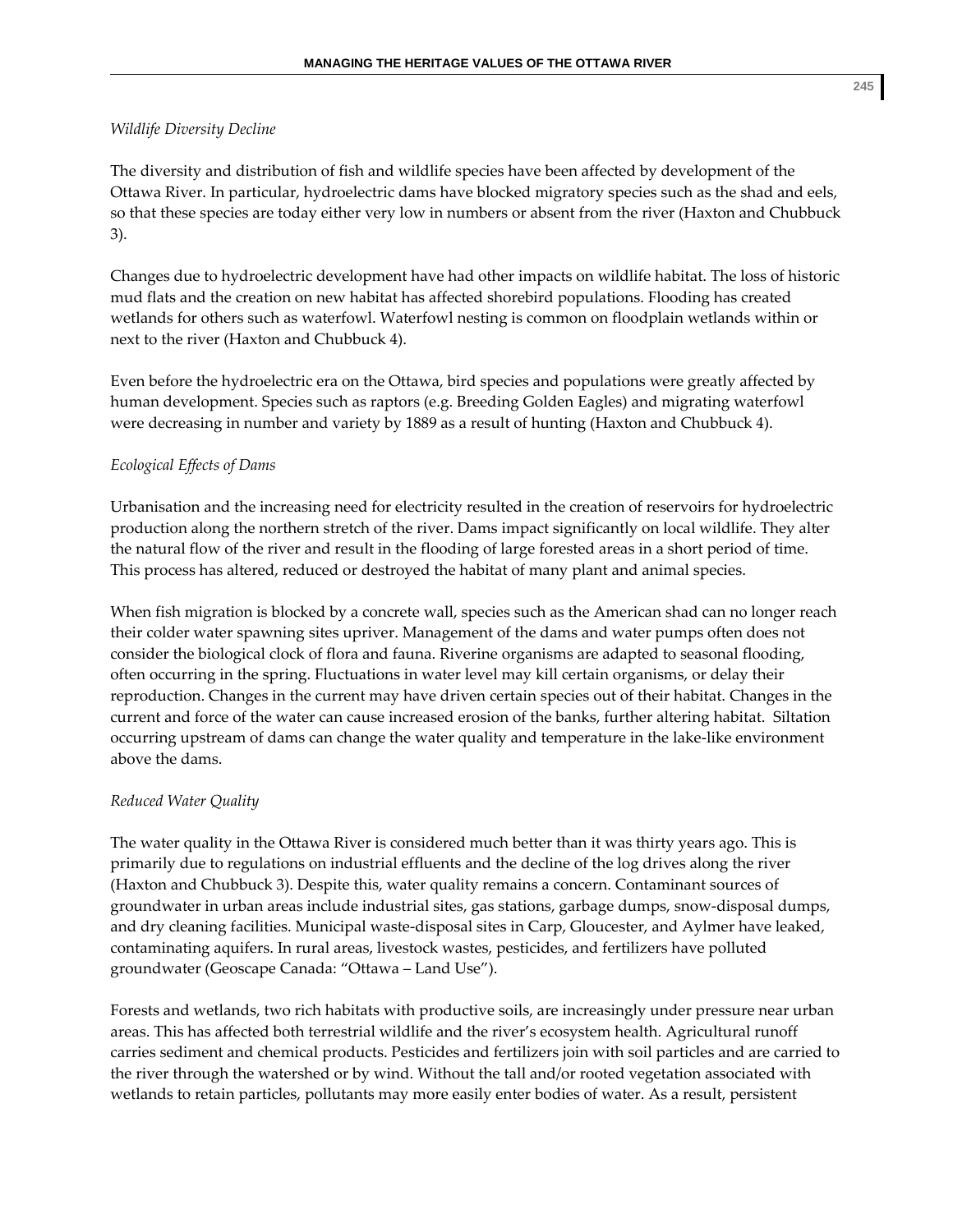pesticides such as chlorinated hydrocarbons and organophosphates enter the Ottawa River or its tributaries. Clear, deep lakes begin a process of eutrophication and become increasingly shallow and turbid. Nitrogen, an essential nutrient for plants and animals, represents a major source of pollution when present in excessive amounts. It promotes plant growth and decay, which in turn increases biochemical oxygen demand.

Deforestation reduces shady areas, warming the runoff into the Ottawa River. Deforestation also induces soil erosion, increasing the amount of suspended solids in the river's water. This turbid, cloudy water is more absorbent of the sun's energy, causing water temperatures to rise. As water temperatures rise, the rate of photosynthesis and plant growth increases. More plants grow and die, consuming oxygen and thus reducing the oxygen available for other living organisms (SEED: "Hudson River Project"). The effects of deforestation can be felt on both the Ottawa River and its tributaries.

Industrial development contributes to water pollution. Industries lacking an effective wastewater treatment process may release harmful substances directly into the water (SEED: "Hudson River Project"). The release of this wastewater into lakes and rivers has a negative effect on habitat quality. Petroleum waste harms wildlife and persists for a long time in riverbed sediments. Detergents cause algal blooms and eutrophication, reducing available light and oxygen for bottom organisms.

Some industries may use river water to cool machinery and release the warmed water back into the river, causing an increase in the rate of photosynthesis and plant growth, reducing available oxygen. This results in the formation of a microhabitat, forcing native organisms to either adapt or leave.

# **What is Eutrophication?**

Eutrophication is an increase in the concentration of chemical elements required for living things. Increased nutrient loading may lead to a population explosion of photosynthetic algae and blue‐green bacteria that become so thick that light cannot penetrate the water. Bacteria deprived of light beneath the surface die; as they decompose, dissolved oxygen in the lake is lowered and eventually a fish kill may result.

Eutrophication caused by human‐induced processes, such as nutrient‐rich sewage water entering a body of water, is called cultural eutrophication (Botkin and Keller G‐7).

#### *Exotic Species*

Since the increase of worldwide transportation, exotic species have fewer barriers. Exotic species are plants or animals that enter an ecosystem from beyond their native ranges. They are called *invasive* because they take over a habitat, competing with and threatening native species. Many aquatic species were introduced accidentally, such as the Zebra Mussel, which competes with native mussels (this species is mentioned in Chapter 3.6.5: Invertebrates). Other exotic species were deliberately introduced, such as game fish for sport and aquarium fish released in the wild. Plants imported for water gardens have found their way to rivers, ponds and lakes and have reduced their biodiversity as a result.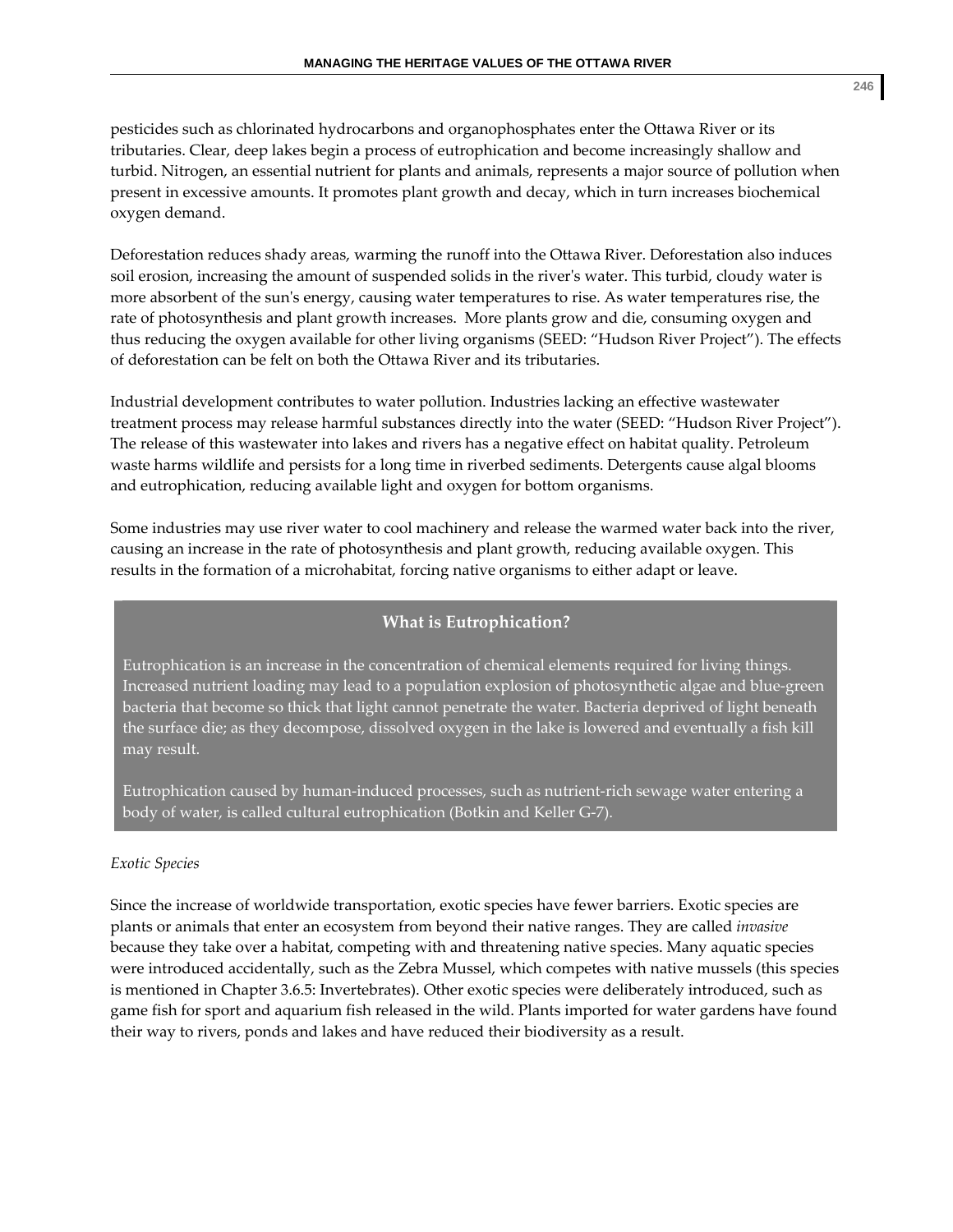#### *Forest Fragmentation*

According to a recent study conducted in Prescott‐Russell, the county forest is highly fragmented. Woodlands have been divided due to development, logging, and agriculture. There are 3405 woodland areas with an average size of only 18.8 ha. The implications for the health of the forest ecosystem are noteworthy. Fragmented forests are less resilient to disease, predators, parasites, climatic effects, and other damage resulting from acid rain or pesticide use (Van Der Velden).

#### *Impacts of Recreation*

Recreation has had local impacts on habitat and wildlife. For instance, a lake crowded with motorboats may have higher concentrations of pollutants in the water, affecting the shells of birds' eggs as well as other biota. Wakes caused by fast‐moving boats and SeaDoos can impact negatively on bird reproduction. For instance, wakes can drown common loon nests, sweep eggs out of the nest or scare the parents away. They may kill riverine plants, doubling erosion of the banks and therefore water turbidity. An increase in the suspended sediments in the water column results in an increase of turbidity, which in turn increases the temperature and reduces the level of oxygen. Mussels feed by filtering food particles in the water and are often victims of increased turbidity. They are very sensitive to silt which clogs their feeding siphons.

Each of the challenges highlighted above represents a complex interaction between various human and natural systems. Each of these challenges also presents an opportunity for stakeholders to work together to develop and to implement a shared vision for the Ottawa River's natural, cultural, and recreational opportunities.

# **6.2.3 Toward a Shared Vision of the Ottawa River**

Despite the multiple stakeholders and jurisdictions surrounding the river, common ground can be found within the core values of conservation, recreation, participation, celebration and sustainable economic development. In February 2005, the Executive Committee of the ORHDC met to begin to generate a shared vision of the Ottawa River. When asked what the river meant to them, Committee members had

Source : Christian Voilemont

**Figure 6.4 Sunset on the Ottawa River**

similar answers:

- A giver of life
- A spiritual entity; not merely a commodity
- A source of daily inspiration
- A living, animate river deserving of our respect
- A teacher
- An important contributor to quality of life; a source of recreation as well as of tranquility and reflection
- A source of connections between people across distances, through time, between cultures, and with the greater ecological system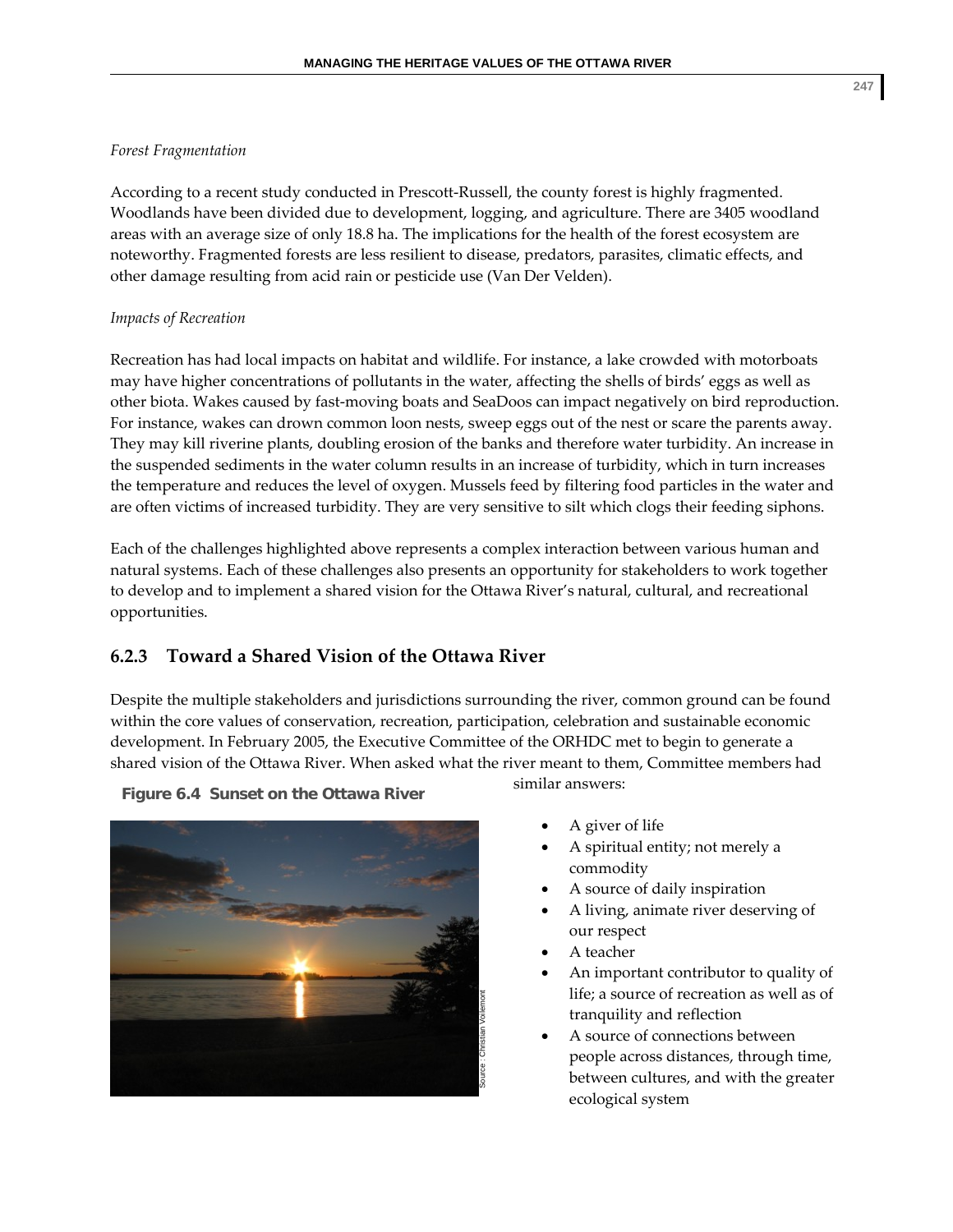- A traditional territory: the watershed corresponds to traditional Algonquin territory
- A sense of home and of connection with ancestors
- A fundamental aspect of the existence of the Algonquin people
- An opportunity to honour history

While sharing their visions for the river 30 years from now, committee members suggested the following steps related to participation, education and tourism, conservation, and management. Many of these visions and suggestions could be achieved more readily if the Ottawa River attains designation as a CHR.

# **Participation**

- Efforts to protect and showcase the river's cultural heritage, natural heritage, and recreational values should be coordinated for a comprehensive and therefore stronger approach.
- The Algonquin people should play an integral role in developing and implementing the CHR approach to managing the Ottawa River.
- A volunteer/citizen association that functions in this capacity could relate stories about successful conservation, education, or tourism efforts of one community to other communities along the river. In this way, more people may become inspired to share and act upon a coordinated vision for the river.

# **Education and Tourism**

- This nomination/designation initiative can serve as an initiator of a project such as a museum that showcases Algonquin history and values and links these with a greater vision for respecting water on a societal level.
- Creating a common "brand" for the river could promote its cultural heritage, natural heritage, and recreational opportunities. By developing a "package" that encompasses the entire river and includes these different types of values, tourism could be both increased and directed to sustainable activities.
- The human and natural heritage of the Ottawa River should serve as a springboard for placebased history and nature education.
- The Algonquin people and their heritage should receive greater recognition.

# **Conservation**

- Industry and conservation must find common ground.
- Sources of pollution should be addressed, including the South Nation River
- The Chalk River Laboratories should receive additional funding to become cleaner.
- "Green" energy generation should be further supported.
- Sustainable transportation along the river could be an alternative to cars should be improved.
- The natural beauty of the Chaudiere Falls should be restored.

# **Figure 6.5 Changeling**